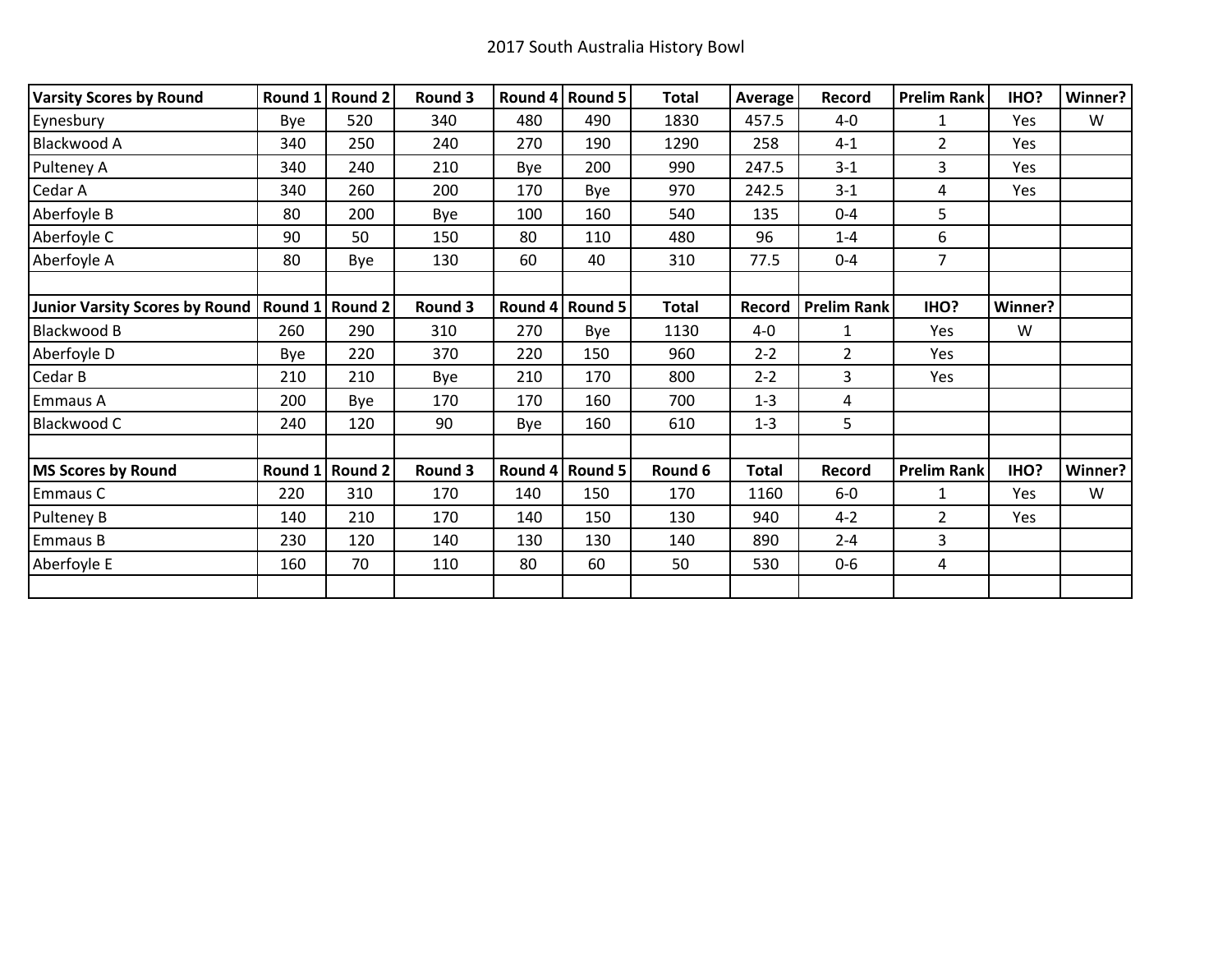| <b>Team Matchups by Round</b> |               |                    |               |                    |               |  |  |
|-------------------------------|---------------|--------------------|---------------|--------------------|---------------|--|--|
| Round 1                       | <b>Scores</b> | <b>Round 2</b>     | <b>Scores</b> | Round 3            | <b>Scores</b> |  |  |
| Pulteney A                    | 340           | Cedar A            | 260           | Pulteney A         | 210           |  |  |
| Aberfoyle C                   | 90            | Aberfoyle B        | 200           | Cedar A            | 200           |  |  |
|                               |               |                    |               |                    |               |  |  |
| Cedar A                       | 340           | Blackwood A        | 250           | Eynesbury          | 340           |  |  |
| Aberfoyle A                   | 80            | Pulteney A         | 240           | Blackwood A        | 240           |  |  |
|                               |               |                    |               |                    |               |  |  |
| Blackwood A                   | 340           | Eynesbury          | 520           | Aberfoyle C        | 150           |  |  |
| Aberfoyle B                   | 80            | Aberfoyle C        | 50            | Aberfoyle A        | 130           |  |  |
|                               |               |                    |               |                    |               |  |  |
| Blackwood B                   | 260           | Aberfoyle D        | 220           | Aberfoyle D        | 370           |  |  |
| Cedar B                       | 210           | Cedar B            | 210           | Blackwood C        | 90            |  |  |
|                               |               |                    |               |                    |               |  |  |
| Blackwood C                   | 240           | <b>Blackwood B</b> | 290           | <b>Blackwood B</b> | 310           |  |  |
| Emmaus A                      | 200           | Blackwood C        | 120           | Emmaus A           | 170           |  |  |
|                               |               |                    |               |                    |               |  |  |
| Emmaus B                      | 230           | Emmaus C           | 310           | Emmaus C           | 170           |  |  |
| Aberfoyle E                   | 160           | Aberfoyle E        | 70            | Emmaus B           | 140           |  |  |
|                               |               |                    |               |                    |               |  |  |
| Emmaus C                      | 220           | Pulteney B         | 210           | Pulteney B         | 170           |  |  |
| Pulteney B                    | 140           | Emmaus B           | 120           | Aberfoyle E        | 110           |  |  |
|                               |               |                    |               |                    |               |  |  |